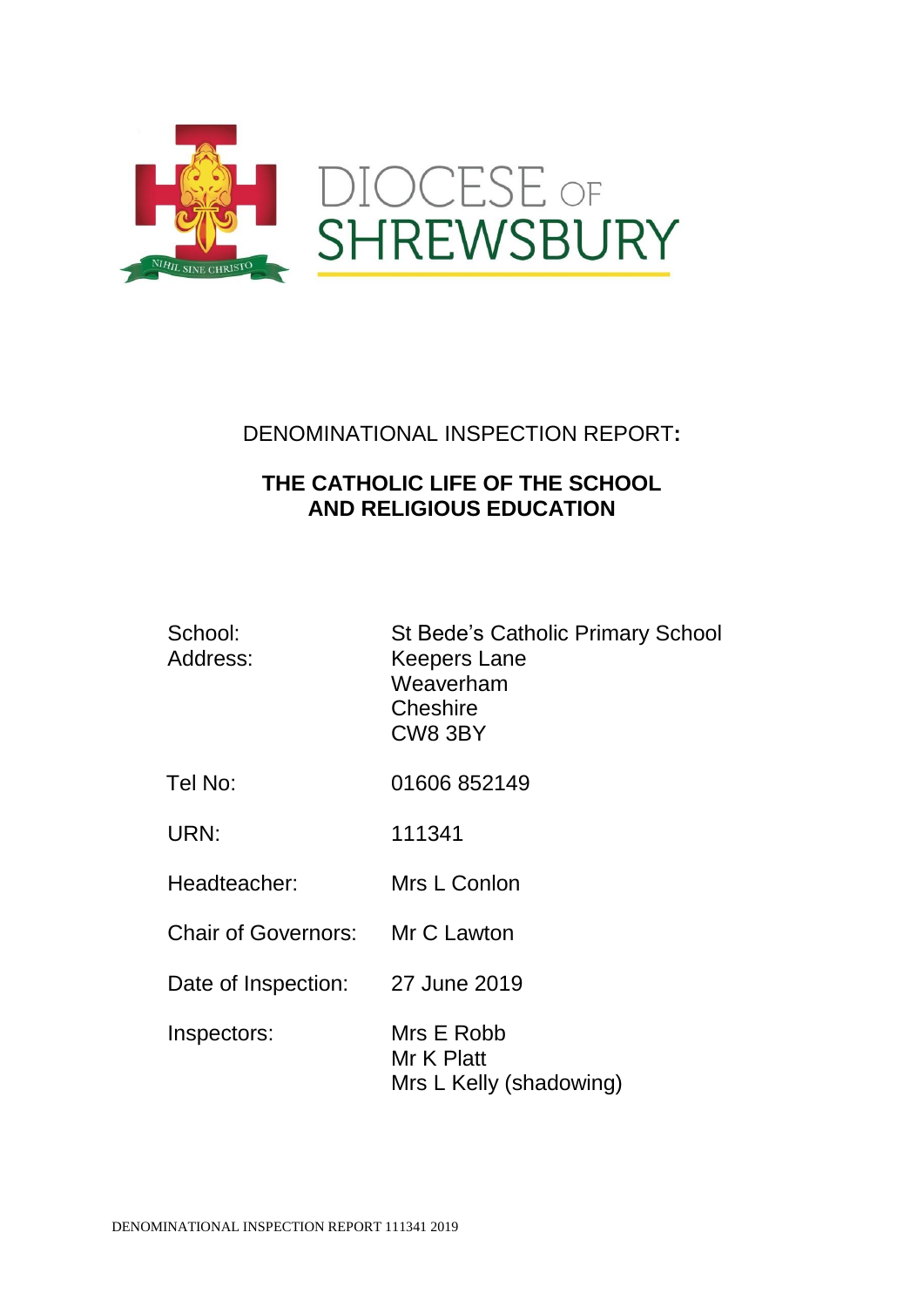# MISSION STATEMENT

# ACHIEVING EXCELLENCE TOGETHER

*Our purpose is to develop learning in a Christian, caring environment and to promote the Catholic faith.*

Inspiring independent learners with Jesus by our side

# OUR CORE VALUES

Pride  $\sim$  Respect  $\sim$  Responsibility  $\sim$  Challenge  $\sim$  Curiosity

Our aim is:

- To **enable** everyone within the school to develop their full potential spiritually, academically, socially and physically.
- To **provide** a high quality education which promotes the most desirable attitudes, values, skills and understanding.
- To **foster** the Catholic faith of the school community through prayer, worship and liturgy and to encourage and develop links with the family and the parish.
- To **promote** moral issues justice, care, forgiveness, respect, self-discipline and to value the importance of relationships both within school and in the wider community.
- To **promote** equal opportunities by acknowledging and respecting the needs of individual children and by celebrating their achievements.
- To **maintain** school improvement through critical appraisal and the pursuit of challenging targets.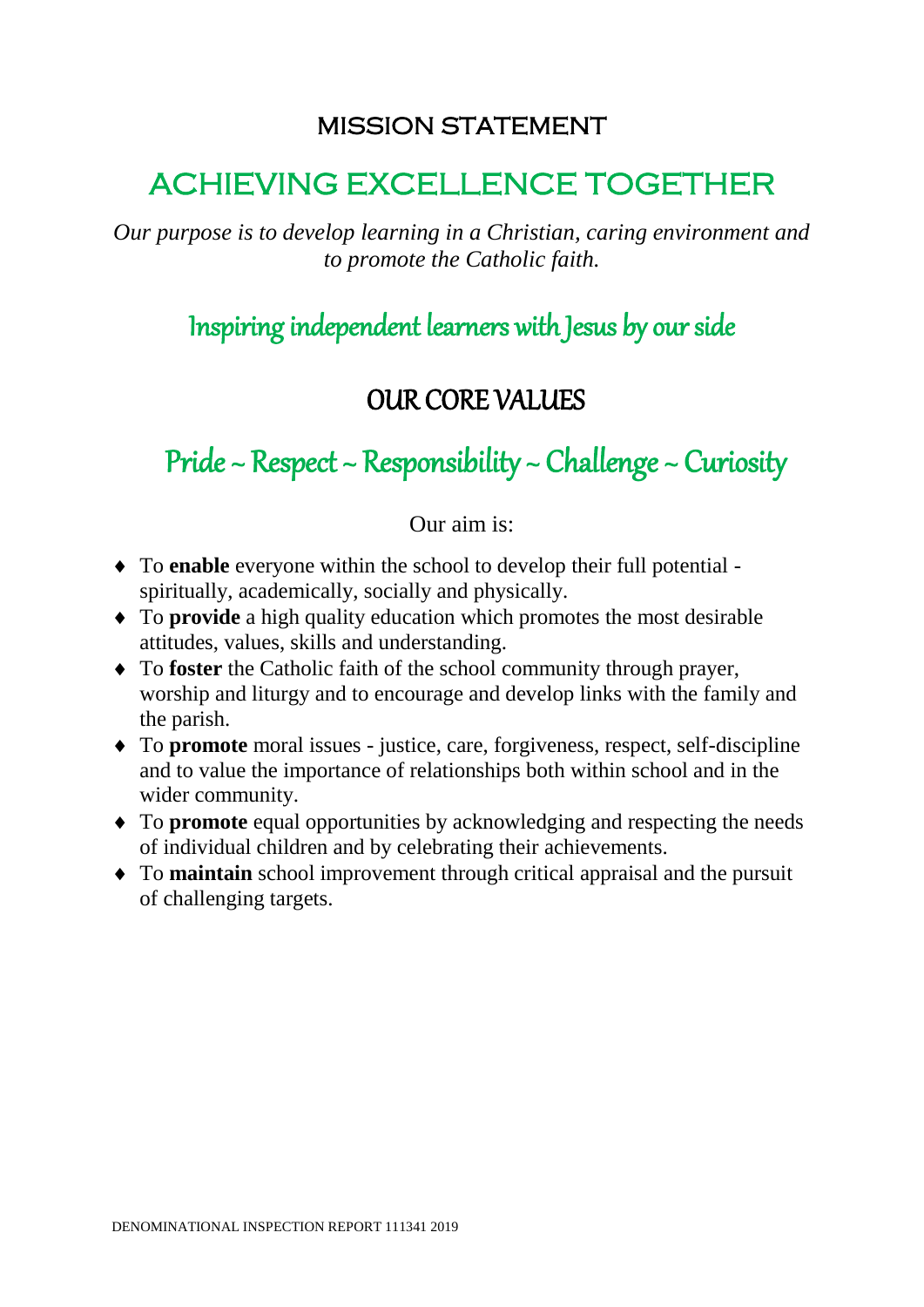#### **SCHOOL: ST BEDE'S CATHOLIC PRIMARY SCHOOL**

#### **DATE OF LAST INSPECTION: 8 th JULY 2014**

#### **JUDGEMENT FROM PREVIOUS INSPECTION: OUTSTANDING**

#### **AREAS FOR DEVELOPMENT FROM PREVIOUS INSPECTION**

No areas for development identified in Monitoring Report for Outstanding Schools 8<sup>th</sup> July 2014

#### **PROGRESS MADE WITH AREAS FOR DEVELOPMENT FROM THE PREVIOUS INSPECTION**

Although no actions were identified from the Monitoring Report visit in 2014, the Headteacher, who was appointed in 2015, identified key areas for development which informed the Religious Education Action plan. Consequently the school continues to make excellent progress.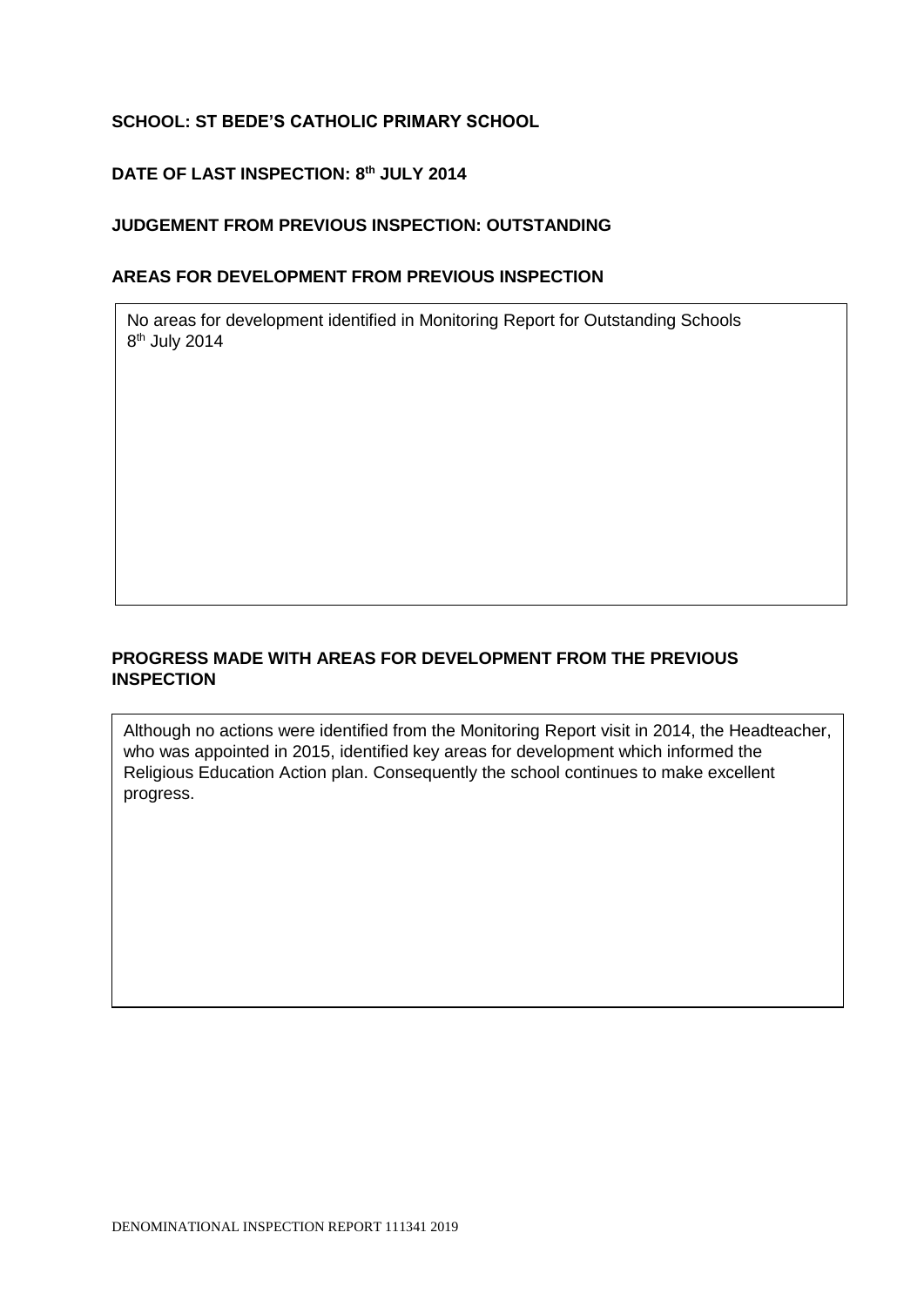**OVERALL EFFECTIVENESS:** how effective is the school in providing Catholic Education. **1** 1

#### **This is an outstanding Catholic school.**

*The above judgement on overall effectiveness is based on all the available evidence following the evaluation of:*

\_\_\_\_\_\_\_\_\_\_\_\_\_\_\_\_\_\_\_\_\_\_\_\_\_\_\_\_\_\_\_\_\_\_\_\_\_\_\_\_\_\_\_\_\_\_\_\_\_\_\_\_\_\_\_\_\_\_\_\_\_\_\_\_\_\_\_\_\_\_\_\_\_\_\_\_\_\_\_

**CATHOLIC LIFE** 1

**RELIGIOUS EDUCATION** 1

**COLLECTIVE WORSHIP 1** 1

**Summary of key findings:**

- St Bede's is an outstanding, happy school where Gospel values are woven into the fabric of the school.
- The inspirational Headteacher is deeply committed and passionate about the Catholic life of the school and is determined to provide the best possible Catholic Education for all pupils.
- She is strongly supported in this quest by the Religious Education Co-ordinator, all Staff and Governors, who continually work very hard to maintain the very high standards in this outstanding school.
- The Governors are well informed, very supportive and visible around the school.
- Parents are kept well informed about the Catholic life of the school and are extremely supportive of all the school strives to achieve.
- The pupils are delightful and their behaviour is outstanding. They are fine ambassadors for their school. They show high levels of religious literacy and they make excellent progress throughout their school journey. They enjoy their Religious Education lessons.
- Collective Worship at all levels is outstanding and pupils are highly effective in preparing and leading Acts of Collective Worship.
- There is a strong sense of community and belonging in the school.
- The school has a strong relationship with the Diocese.
- The creative approach to teaching Religious Education is a strength of the school.
- The Parish Priest, the Parish Sister and the Deacon provide excellent support.



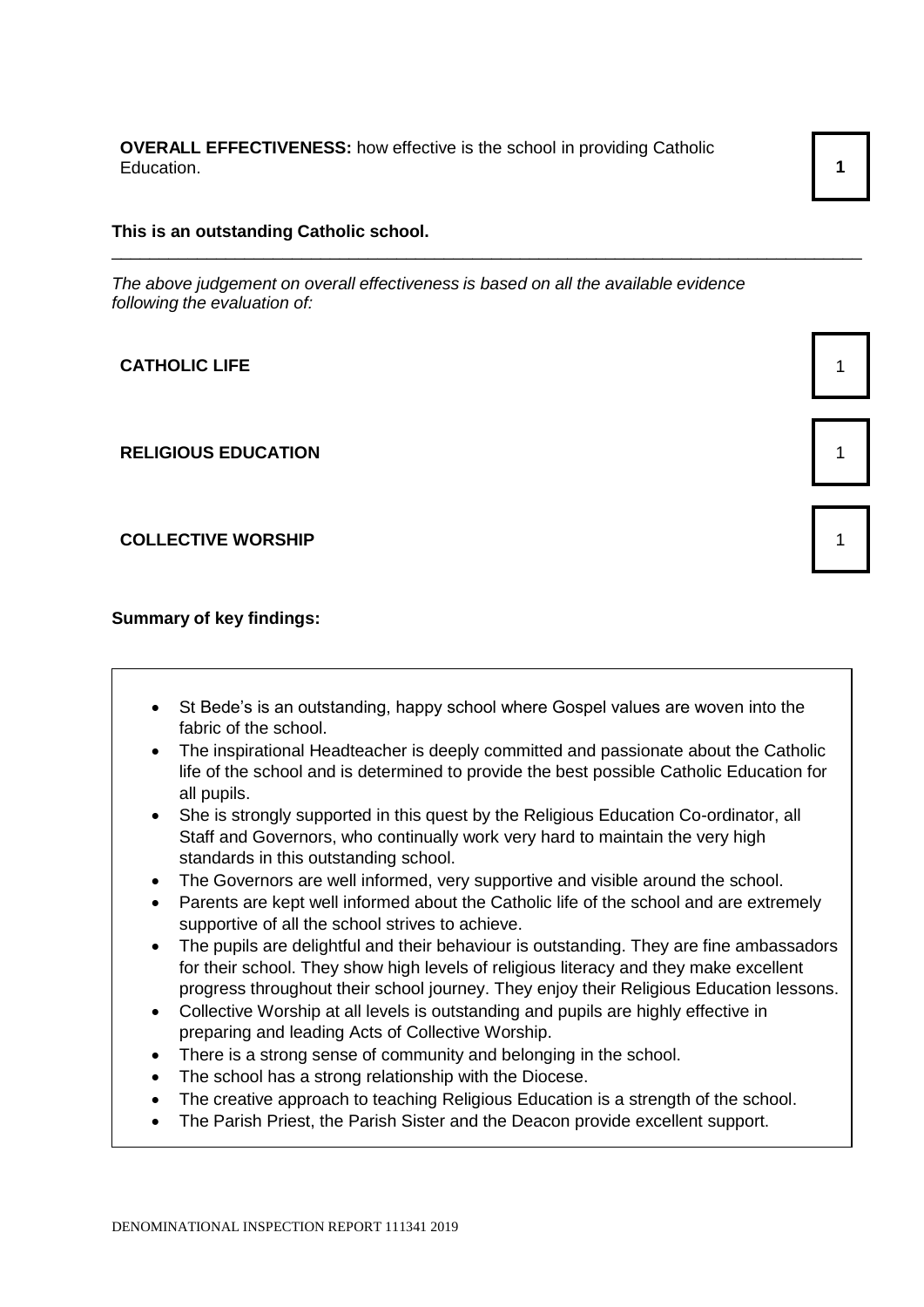#### **What the school needs to do to improve further**

Areas for development have already been identified by the Headteacher after each section in the Diocesan Self Evaluation Form for Denominational Inspection; however the following two suggestions may be helpful.

- To continue to develop the leadership capacity in Religious Education within the school through modelling and Continuous Professional Development.
- To continue to share outstanding practice within school in order to maintain outstanding status.

#### **Information about the Inspection**

The Inspection of St Bede's Catholic Primary School was carried out under the requirements of the Education Act 2005, and in accordance with the Shrewsbury Diocesan Framework and Schedule for Denominational Inspections approved by the Bishop of Shrewsbury. The inspection reviews and evaluates how effective the school is in providing Catholic education. This process begins with the school's own self-evaluation and the inspection schedule follows the criteria set by the National Board of Religious Inspectors and Advisers (NBRIA 2017).

The inspector reviewed in detail the following aspects:

- The extent to which pupils contribute to and benefit from the Catholic Life of the school
- The quality of provision for the Catholic Life of the school
- How well pupils achieve and enjoy their learning in Religious Education
- The quality of teaching, learning and assessment in Religious Education
- How well pupils respond to and participate in the school's Collective Worship
- The quality of Collective Worship provided by the school
- How well leaders and governors promote, monitor and evaluate the provision for Religious Education, Collective Worship and the Catholic Life of the school

The inspection was carried out by two inspectors and a shadowing inspector over one day.

- Three Acts of Worship were observed: FS2 teacher led, Y6 pupil led and Headteacher led Collective Worship in main hall for Y1-Y5.
- Lesson observations throughout the school.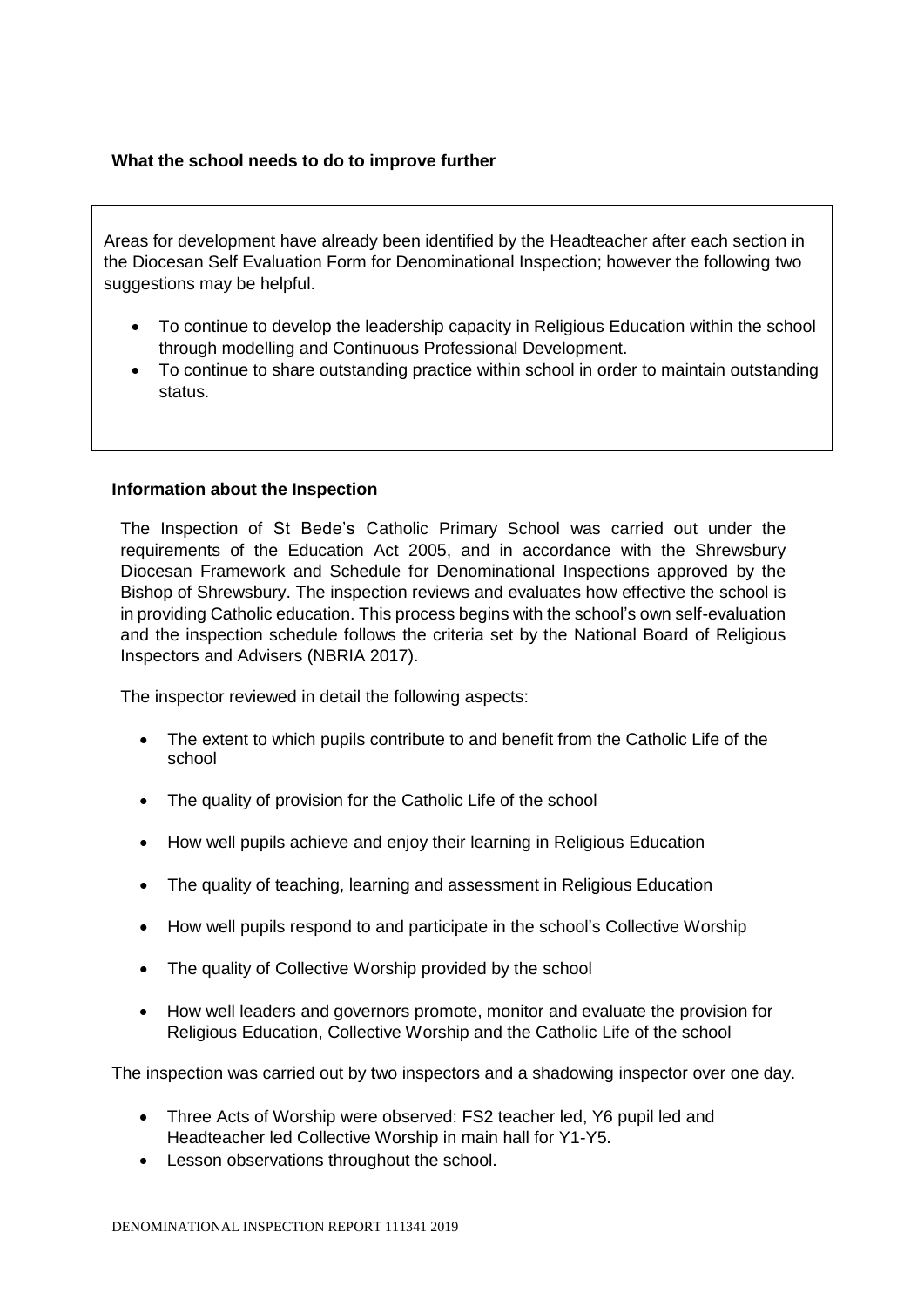- Discussions with Headteacher, Religious Education Co-ordinator, Chair of Governors, Parish Priest who is also a Governor, Parish Sister, Newly Qualified Teacher.
- General conversations with Staff encountered on tour of school and throughout the day.
- Conversations with representative group of pupils.
- A representative sample of pupils' Religious Education books, Collective Worship Workbooks and Homework books were scrutinised along with Religious Education file.
- The schools website was checked for further evidence.
- A wide range of documents were made available and scrutinised , including the Diocesan Self Evaluation Form (forwarded to Inspectors prior to the Inspection), Religious Education Action Plans, School Development Plan, attainment and progress data, school policies, Governors' file, parent, staff and pupil questionnaires.
- Tracking data, displays around the school and classrooms also provided information.

#### **Information about this school**

- St Bede's is a single form Catholic Primary School in Weaverham, a small village on the outskirts of Northwich.
- The pupil admission number is 30, there are currently 197 pupils on roll, 83.5% are baptised Catholics.
- A small percentage have English as an additional language.
- The current Headteacher was appointed in March 2015.
- The Headteacher is the Religious Education Co-ordinator and is supporting a member of Staff to take on this role.
- A new Chair of Governors was also appointed in 2015.
- Staff includes a full time equivalent of 8 teachers, 55% of teaching staff are Catholics and almost 55% of teachers have CCRS or equivalent. There are 8 teaching support assistants.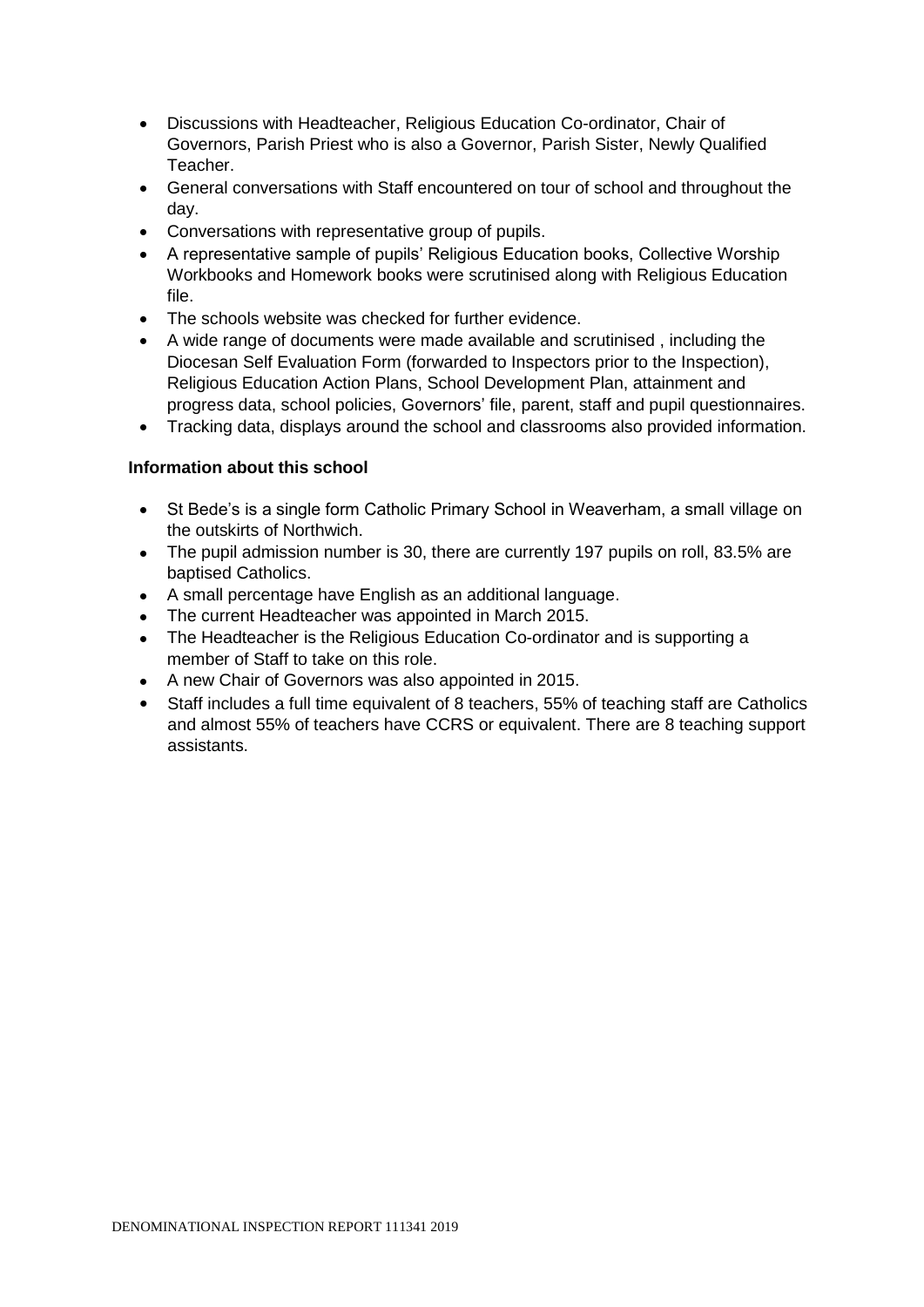#### **Full report – inspection judgments**

#### **CATHOLIC LIFE**

| The Catholic Life of the school is outstanding.                                                                  |  |
|------------------------------------------------------------------------------------------------------------------|--|
| The extent to which pupils contribute to and benefit from the Catholic Life of the<br>school                     |  |
| The quality of provision for the Catholic Life of the school                                                     |  |
| How well leaders and governors promote, monitor and evaluate the provision of the<br>Catholic Life of the school |  |

- The pupils in this school value and participate fully in the Catholic life of the school. They know the Vision Mission Values (VMV) and understand how these can help them to develop further their relationship with God. They are confident and willing to participate in and volunteer for planned liturgies and events. Their comments and ideas through Pupil Voice are listened to and acted upon appropriately.
- The pupils' behaviour is excellent as witnessed by the Inspectors, generally throughout the school as well as in lessons and Acts of Collective Worship.
- The pupils are very keen to talk about the importance of the impact of their fundraising activities. They are aware of those less fortunate than themselves and show empathy as well as generosity in the way they approach this aspect of the Catholic life of the school. The Mini Vinnies are a great example of the way in which the pupils approach all activities relating to giving and prayer. One pupil commented, (the school) "may be small but it can hold really big things".
- There is an atmosphere of mutual respect in this school. The pupils show excellent attitudes towards each other. They are very caring and celebrate the success of others willingly. The older pupils are excellent role models for the younger pupils.
- The relationships between adults and pupils are equally respectful. It is very apparent that the teachers, teaching assistants, support staff and other adults are fully committed to providing the best possible Catholic education for all pupils in an environment of trust and Gospel values.
- The pupils are true ambassadors of their Mission Statement, "*ACHIEVING EXCELLENCE TOGETHER, Inspiring independent learners with Jesus by our side*"
- The Mission Statement underpins all the school sets out to achieve. There is a general understanding of how this guides the work of the school. This is further evidenced in the high quality of relationships throughout the school. Responses to the pupil, staff and parent questionnaires fully support this.
- There are exciting and stimulating displays throughout the school which celebrate and promote the Catholic character of the school as well as celebrate the pupils' hard work.
- The pupils speak confidently and respectfully about their faith and are developing a rich religious literacy.
- All Staff understand the principles of Social Catholic Teaching which is woven into the daily practice of school life, resulting in excellent pastoral care provision for pupils and staff.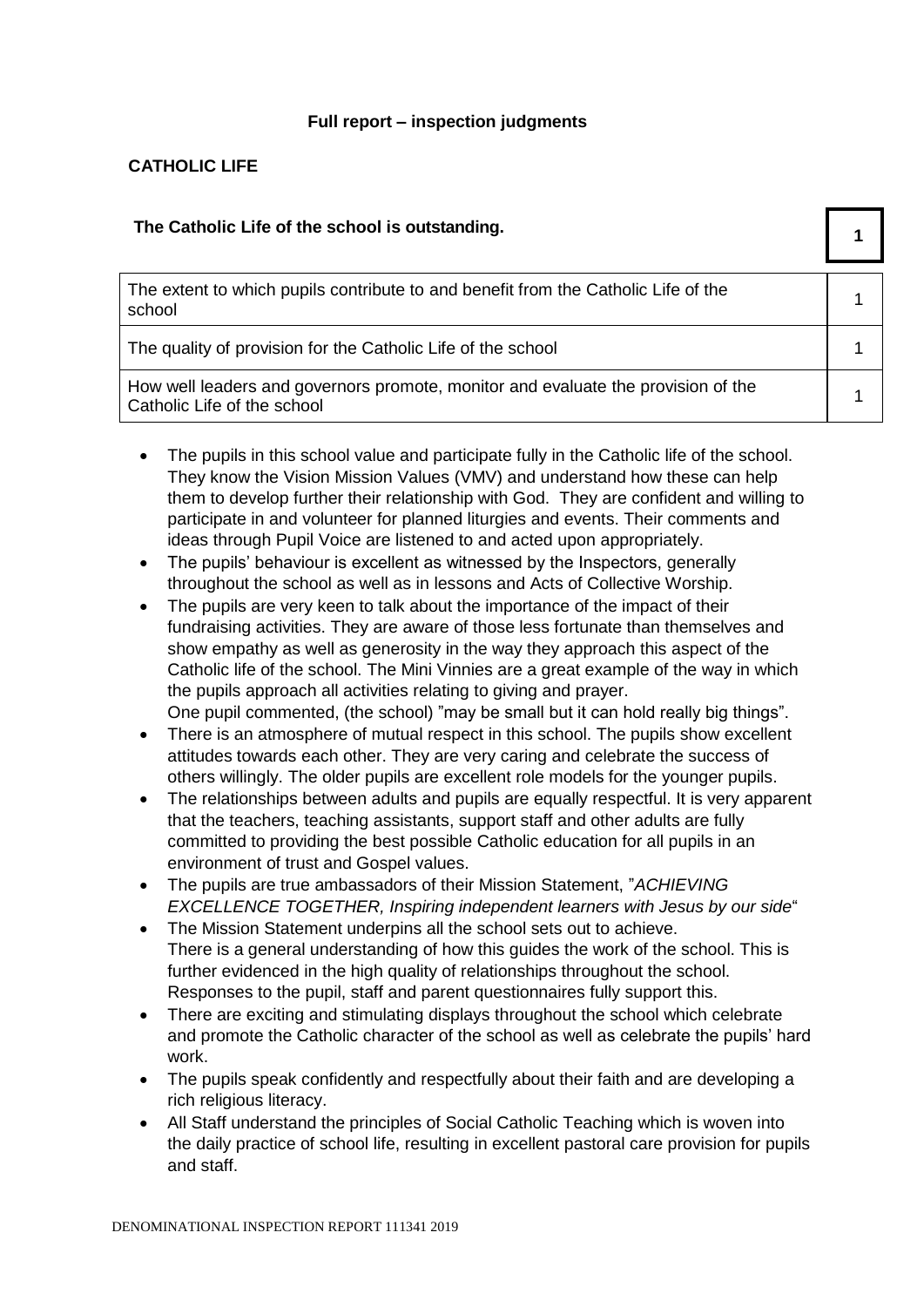- The Parish Priest, who is also a Governor, is very proud of all the success of pupils in this school, and is a great support for the Headteacher, The Religious Education Co-ordinator, and is always available to assist in whatever way he can.
- The Parish Sister is a regular visitor and helps school through support for Mini Vinnies, helping with the First Sacrament preparations and meeting these pupils' parents, as well as being a "friend of the school".
- Leaders and Governors are fully committed to the Church's mission in education and are dedicated to, and determined for St Bede's Catholic Primary School to be the best it can be.
- School self-evaluation is rigorous, challenging and accurate in determining ways forward.
- Governors are involved in scheduled monitoring activities which increase further the understanding of quality first provision.
- There are regular scheduled meetings with the Chair of Governors who provides support and challenge for the Headteacher. He is kept well informed about school life, has the highest regard for the Headteacher, Staff and pupils and sees the school as "all encompassing" of the Catholic life and ethos.
- There is a great emphasis on Continuous Professional Development for all staff. which is provided by the Diocese, or outside providers or in-house training.
- Staff morale is high, and they clearly support each other. They feel valued and are committed to provide the best opportunities for all pupils within the context of Social Catholic Teaching, knowing that they have the support and confidence of leaders, managers and governors.
- There are good supportive induction procedures in place for new Staff as experienced by a recently appointed Newly Qualified Teacher.
- Parents are extremely supportive of the school as indicated in the responses to the questionnaires.

For example, some of the parents' comments,

*"I am extremely proud to be a parent of St Bede's"*

*"…the welcome in school is a huge strength; it feels like a Church family"* Another parent commented on how appreciative she was after the wonderful Anglo/Italian exchange trip and, "*the positive impact this had on the pupils".*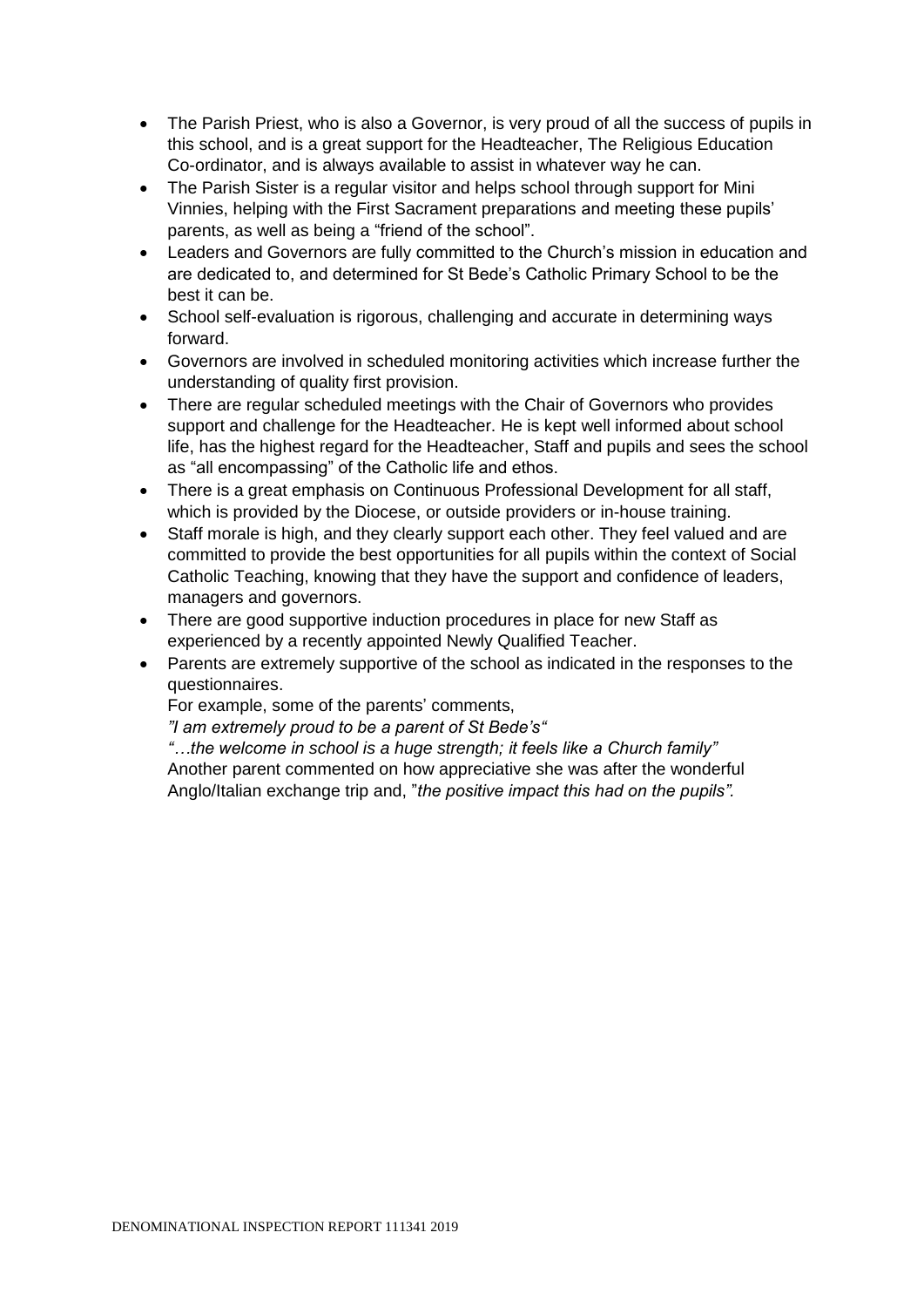#### **RELIGIOUS EDUCATION**

| <b>Religious Education is outstanding</b>                                                                    |  |
|--------------------------------------------------------------------------------------------------------------|--|
| How well pupils achieve and enjoy their learning in Religious Education                                      |  |
| The quality of teaching, learning and assessment in Religious Education                                      |  |
| How well leaders and governors promote, monitor and evaluate the provision for<br><b>Religious Education</b> |  |

- Pupils make excellent progress from their different starting points and the outcomes at the end of Key Stage 1 and Key Stage 2 are high.
- Staff ensure that provision matches the needs of all pupils. Differentiation is used to excellent effect.
- During the lessons observed all pupils were actively engaged, the more able challenged and support was provided when needed.
- The pupils thoroughly enjoy their Religious Education lessons and also enjoy the variety of ways in which Religious Education lessons are delivered, for example, through role play and drama.
- One pupil commented, "*We don't just do writing, we can act, colour and do drama*" and another pupil remarked, "*It's a really good school and we get well educated*."
- Behaviour in all lessons observed was outstanding. The pupils were keen and eager to learn about all aspects of their religious lessons and it is apparent that the pupils are becoming religiously literate.
- As a result of the provision offered throughout the school, the older children can reflect deeply and spiritually on issues discussed in their lessons. They participate in deep conversations with each other demonstrating excellent subject knowledge, and how this impacts on their ability to think ethically and reflect theologically.
- From Early Years to Year 6 all teachers have high expectations of their pupils. They are confident of their subject knowledge and use a range of strategies, for example, skilful questioning, to extend further their pupils' understanding and knowledge. Teaching Assistants enhance the learning of Religious Education through the sensitive way in which tasks are adapted to meet the needs of pupils.
- Clear planning and a wide range of teaching styles deliver engaging and interactive learning opportunities for all pupils, and as a result most teaching is outstanding and never less than good.
- The positive impact of the Continuous Professional Development in Creativity is clearly evident and contributes to the high quality teaching and learning in lessons.
- Provision for Religious Education is delivered through The Way, the Truth and the Life. In order to enrich the pupils' experience further, for example, guest speakers were invited in to school to talk about their involvement in charities, and their work with those in need. The pupils were able to ask searching questions, thus developing depth of understanding of what happens in the real world, and how they can respond through actions and prayer.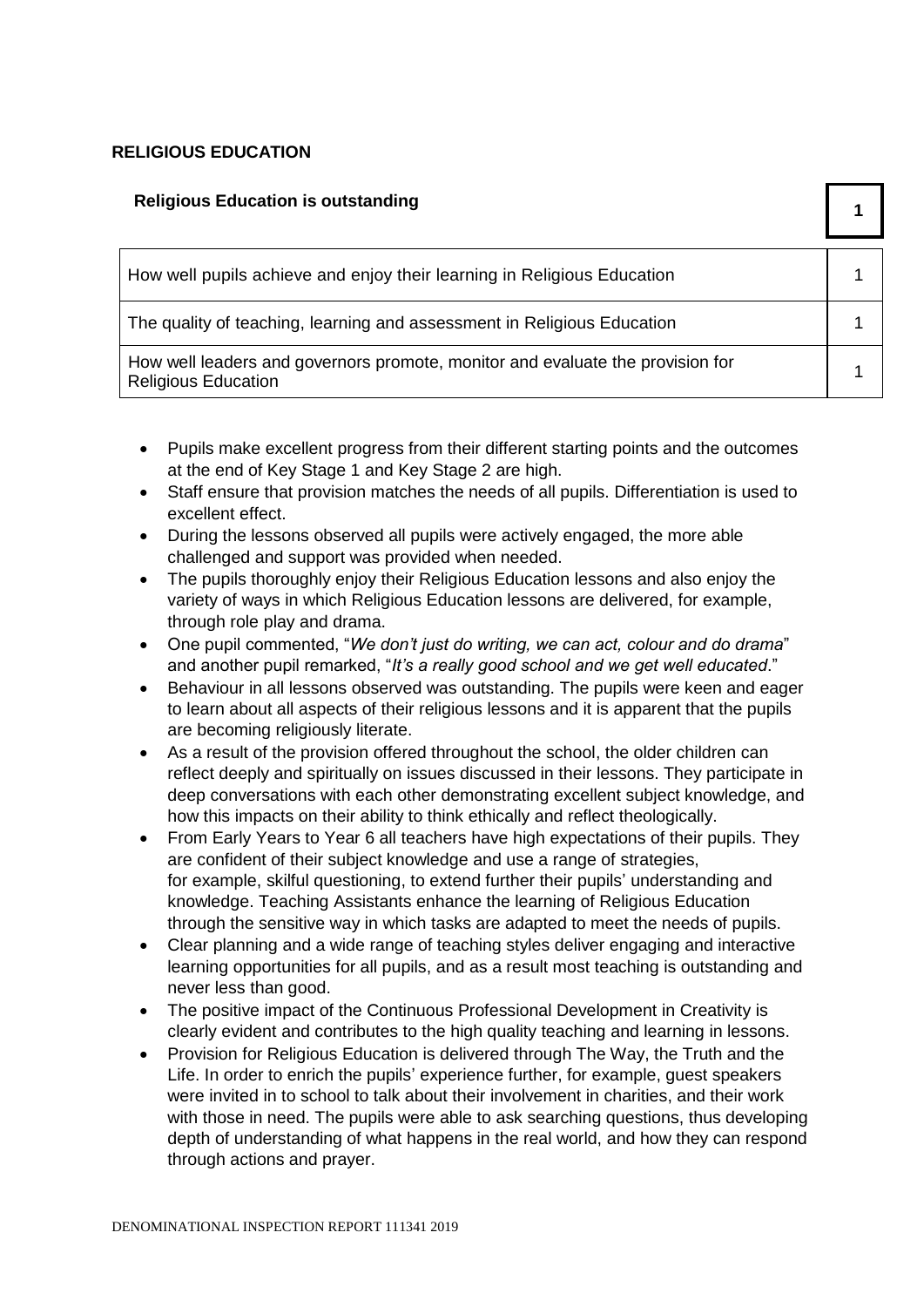- Feedback to pupils in Religious Education is of a high standard and pupils are given time to respond to comments or questions raised by their teachers. These focus on the learning objectives, "I can" statements and driver words. The older children are learning how to organise their responses in order to achieve higher levels of attainment.
- Leaders and Governors fully comply with the Bishops' Conference Requirements and Religious Education is very well resourced, given parity with other core curriculum subjects and at least10% of the timetable is dedicated to the teaching of Religious Education across all year groups.
- The school leadership and Governors ensure that all staff are supported to attend Continuous Development Courses, and there are opportunities for peer coaching.
- Governors take a strategic role in developing the provision of Religious Education. The Parish Priest, who is also a Governor, regularly attends meetings to discuss liturgy and reflections for all year groups.
- Rigorous tracking and assessment of individual pupils is carried out regularly, and is analysed to identify trends of performance and areas for development.
- Governors are involved in the self-evaluation processes. They provide challenge as well as support; consequently, they have an accurate understanding of current standards.
- The Headteacher and Religious Education Co-ordinator, Leaders and Governors, are fully committed to maintaining high quality and outstanding provision for all pupils.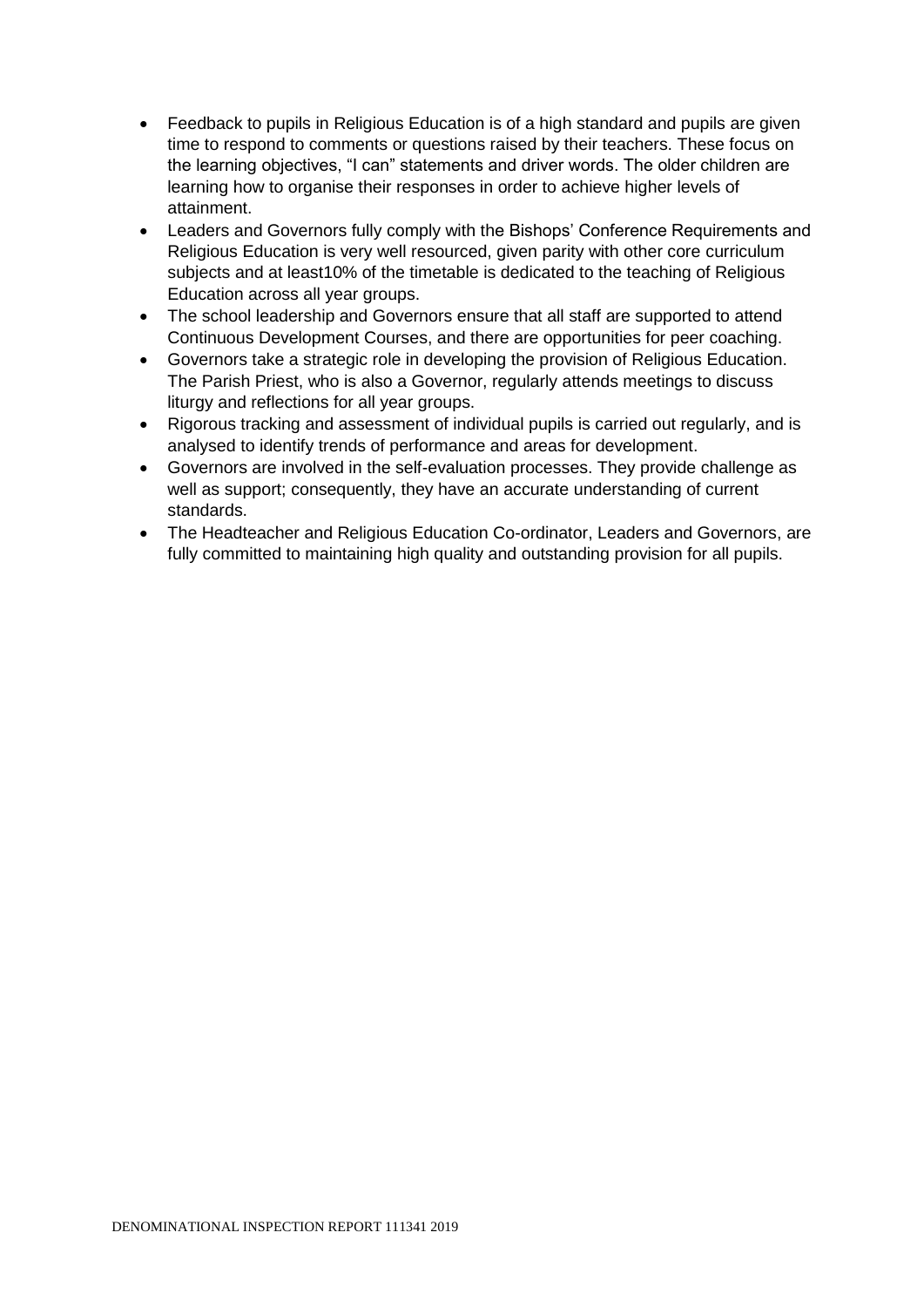#### **COLLECTIVE WORSHIP**

| <b>Collective Worship is outstanding.</b>                                                                   |  |
|-------------------------------------------------------------------------------------------------------------|--|
| How well pupils respond to and participate in the school's Collective Worship                               |  |
| The quality of provision for Collective Worship                                                             |  |
| How well leaders and governors promote, monitor and evaluate the provision for<br><b>Collective Worship</b> |  |

- The quality of Collective Worship at all levels is outstanding and is central to the life of the school.
- There is a termly timetable which promotes a variety of Collective Worship experiences, such as whole school worship, class group worship and Key Stage worship.
- The pupils have an excellent understanding of the Church's Liturgical Year, seasons and feast days.
- Staff are highly skilled in helping all pupils, from Early Years to Year 6, to plan and deliver quality Acts of Collective Worship through modelling and encouragement.
- From their earliest years pupils are involved in the planning of, preparation for and participation in Collective Worship. They are encouraged to choose appropriate artefacts, readings, music/songs for particular topics which contribute to their 'Going Forth' activity.
- The pupils Collective Worship Workbooks are of an excellent high standard and beautifully presented, and show examples of both adult and pupil led Collective Worship. These high expectations relating to the presentation and content in the Collective Worship books shows the significance placed on Collective Worship by the school community.
- As they move through the school the pupils develop in confidence, knowledge, understanding and purpose. The older children are challenged to think deeply and reflect on their experiences.
- Praying together or individually is a key element in the daily experience for all pupils and staff at St Bede's.
- During the three Acts of Worship observed the pupils' behaviour was excellent, their responses meaningful and relevant, and their attitude to prayer respectful and reverent.
- Groups of pupils have planned Collective Worship with other year groups, for example, Year 6 worked with Year 3, which gives the younger children opportunities to develop further their confidence in preparing and organising Collective Acts of Worship.
- The Parish Sister and Deacon enjoy visiting the school and are particularly impressed with the way in which the pupils praise God through their singing in the Laudate assembly.
- The pupils have a deep respect for pupils from other faiths which is reflected in the way they plan, prepare and participate in prayer and liturgy.